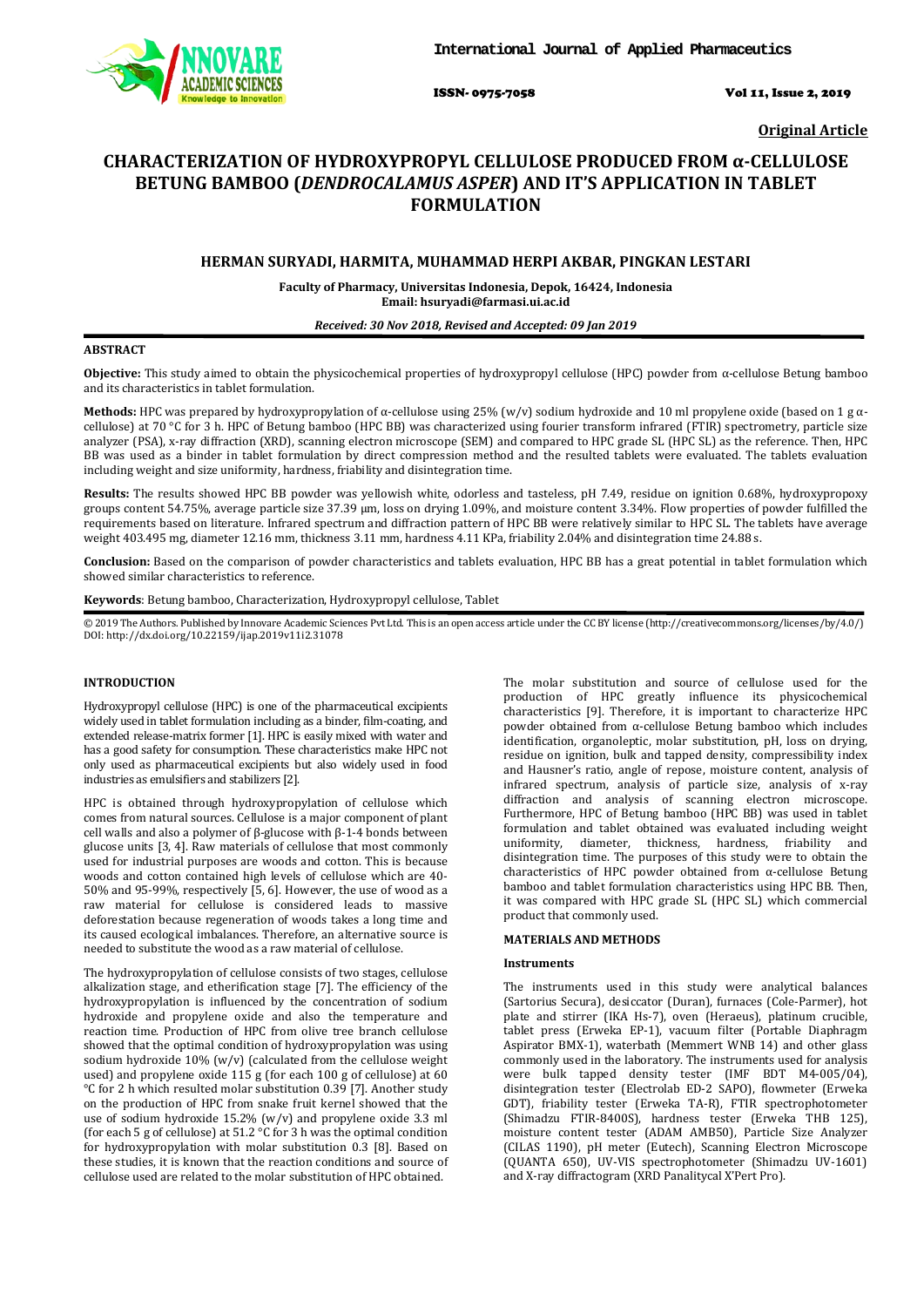#### **Raw material**

The raw material used in this study is a Betung bamboo powder (*Dendrocalamus asper)* that was obtained from Badan Penelitian Tanaman Rempah dan Obat (BALITTRO), Bogor.

#### **Chemical material**

The chemicals used were acetic acid (Merck), avicel PH 101 (FMC BioPolymer), nitric acid (Merck), sulfuric acid (Merck), ethanol (Merck), HPC SL (Nippon Soda), isopropyl alcohol (Merck), methanol (Merck), potassium bromide (Merck), kollidon CL (Xi'an Harmonious Natural Bio-Tech), magnesium stearate (Merck), sodium hydroxide (Merck), sodium hypochlorite (Merck), paracetamol (Hebei Jiheng Group Pharmaceutical), propylene oxide (Sigma), propylene glycol (Merck), sodium nitrite (Merck), sodium sulfite (Merck), n-hexane (Merck) and ninhydrin (Merck).

#### **Extraction**

The bamboo powder was washed repeatedly with water, then dried in an oven at 60 °C for 24 h. A total of 300 g of bamboo powder was macerated with 3 l of n-hexane: ethanol (2:1) for 24 h and stirred every 8 h. The pulp was filtered and dried at room temperature [10].

#### **Isolation of α-cellulose betung bamboo**

For every 300 g of extracted bamboo powder was mixed in 4 l of nitric acid 3.5% (v/v) (containing 40 mg of sodium nitrite) and heated at 90 °C for 2 h on a hot plate. The insoluble part was separated by filtration and the residual obtained was washed with distilled water. The residu was mixed in 3 l of a mixed solution containing sodium sulfite  $2\%$  (w/v) and sodium hydroxide  $2\%$ (w/v) (1:1) at 50 °C for 1 h, followed by filtration and washing. The residue was bleached by mixing it into 2 l of a mixed solution containing sodium hypochlorite  $3.5\%$  (v/v) and distilled water (1:1), then the mixture boiled for 10 min and continued with filtration and washing. Furthermore, the residue was mixed in 2 l of sodium hydroxide 17.5% (w/v) and heated at 80 °C for 30 min, followed by filtration and washing until the residue was clean. The residue obtained is α-cellulose. It was dried at 60 °C and grinded to fine powder [10].

#### **Hydroxypropylation reaction of α-cellulose betung bamboo**

For every 30 g of α-cellulose powder was mixed in 600 ml of isopropyl alcohol using magnetic stirrer. Then 120 ml of sodium hydroxide 25% (w/v) was added gradually to the mixture and stirred continuously at room temperature for 2 h. The mixture was heated to 50 °C, then 300 ml of propylene oxide was added gradually and stirred using magnetic stirrer. Beaker glass was tightly closed and heated at 70 °C for 3 h. The mixture was cooled at room temperature, then neutralized by adding acetic acid 90% to pH 7. Precipitation was done by adding methanol followed by washing using ethanol 80% repeatedly. The precipitate obtained is HPC. It was dried at 50 °C for 6 h and grinded to fine powder. The HPC powder is stored in desiccator [7, 11].

#### **Determination of percent hydroxypropoxy content and a molar substitution (MS)**

The percent hydroxypropoxy content and molar substitution were determined as reported in the literature [12]. This method involves hydrolysis of hydroxypropyl group to propylene glycol. The propylene glycol then dehydrated into propionaldehyde and the enolic form of allyl alcohol. After these products were reacted with ninhydrin to form purple color, the absorbance was measured using UV-VIS spectrophotometer at a wavelength of 400-415 nm [9].

#### **Organoleptic test and identification**

Organoleptic test and identification of HPC powder refer to the British Pharmacopoeia 2008 [13]. HPC powder was placed on the white base and the appearance, color, smell, and taste were observed. Identification was carried out by dissolving 1 g HPC in 100 ml of carbon dioxide-free water and heated at 90 °C. The sample solution was cooled at room temperature. 10 ml of this solution was transferred to the test tube and heated in the water bath. At 40 °C the solution will be foggy and become clear when cooled.

#### **pH determination**

This was done by dissolving 1 g of HPC powder in 100 ml of boiling carbon dioxide-free water and stirred using magnetic stirrer. The sample solution was left at room temperature, then the pH of this solution was determined using pH meter [14].

### **Loss on drying**

A total of 1 g HPC powder was transferred in a porcelain crucible, then dried in an oven at 105 °C for 4 h. Loss on drying can be calculated by the formula:

Loss on drying = 
$$
\frac{(Wo - W) - (Wi - W)}{(Wo - W)} \times 100\%
$$

Where *W* is the weight of crucible (g), *Wo* is the weight of crucible and sample before dried (g), and *Wi* is the weight of crucible and sample after dried (g) [14].

#### **Residue on ignition**

The platinum crucible was ignited in a furnace at 600 °C for 15 min, then cooled in a desiccator and weighed. A total of 1 g HPC powder was weighed with the platinum crucible. Furthermore, the platinum crucible contained HPC was ignited until the ash was obtained. Ignition was carried out at 600 °C for 6 h. After ignition was completed, platinum crucible was cooled in a desiccator and weighed. Residue on ignition can be calculated by the formula:

Residue on ignition <sup>=</sup> (Wi <sup>−</sup> Wo) (W) <sup>x</sup> 100%

Where *W* is the weight of the sample (g), *Wo* is the weight of platinum crucible (g), and *Wi* is the weight of platinum crucible and ash (g) [14].

### **Bulk and tapped density**

A total of 15 g HPC powder was transferred to a graduated cylinder and the initial volume was recorded. Graduated cylinder contained HPC powder placed on bulk tapped density tester and setting the speed to 300 taps per min. The bulk tapped density tester was turned on and final tapped volume was recorded. Bulk density and tapped density can be calculated by the formula:

Bulk density = 
$$
\frac{M}{V_0}
$$
 Tapped density =  $\frac{M}{Vf}$ 

Where *M* is the weight of the sample (g), *Vo* is initial volume (ml), and *Vf* is final tapped volume (ml) [15].

#### **Compressibility index and Hausner's ratio**

Compressibility index and Hausner's ratio can be calculated by the formula:

Compressibility index = 100 x 
$$
\frac{(Vo - Vf)}{Vo}
$$
 Hausner's ratio =  $\frac{Vo}{Vf}$ 

Where *Vo* is initial volume (ml) and *Vf* is final tapped volume (ml) [15].

#### **Angle of repose**

About 15 g of HPC powder was poured slowly into the funnel of flowmeter until the tip of powder touched the end of the funnel. Graph paper was prepared below the funnel as a base for the fall of powder. The tip of the funnel was opened slowly, so the powder can be flowed down slowly. The height and diameter of the powder formed were measured, then the angle of repose can be calculated by the formula:

$$
\tan \theta = \frac{h}{0.5 \text{ D}}
$$

Where  $\theta$  is the angle of repose  $(\degree)$ , *h* is the height of the sample (cm) and *D* is the diameter of the sample (cm) [16].

#### **Moisture content**

The moisture content of HPC powder was measured using moisture content tester ADAM AMB50 at 105 °C. A total of 1 g HPC powder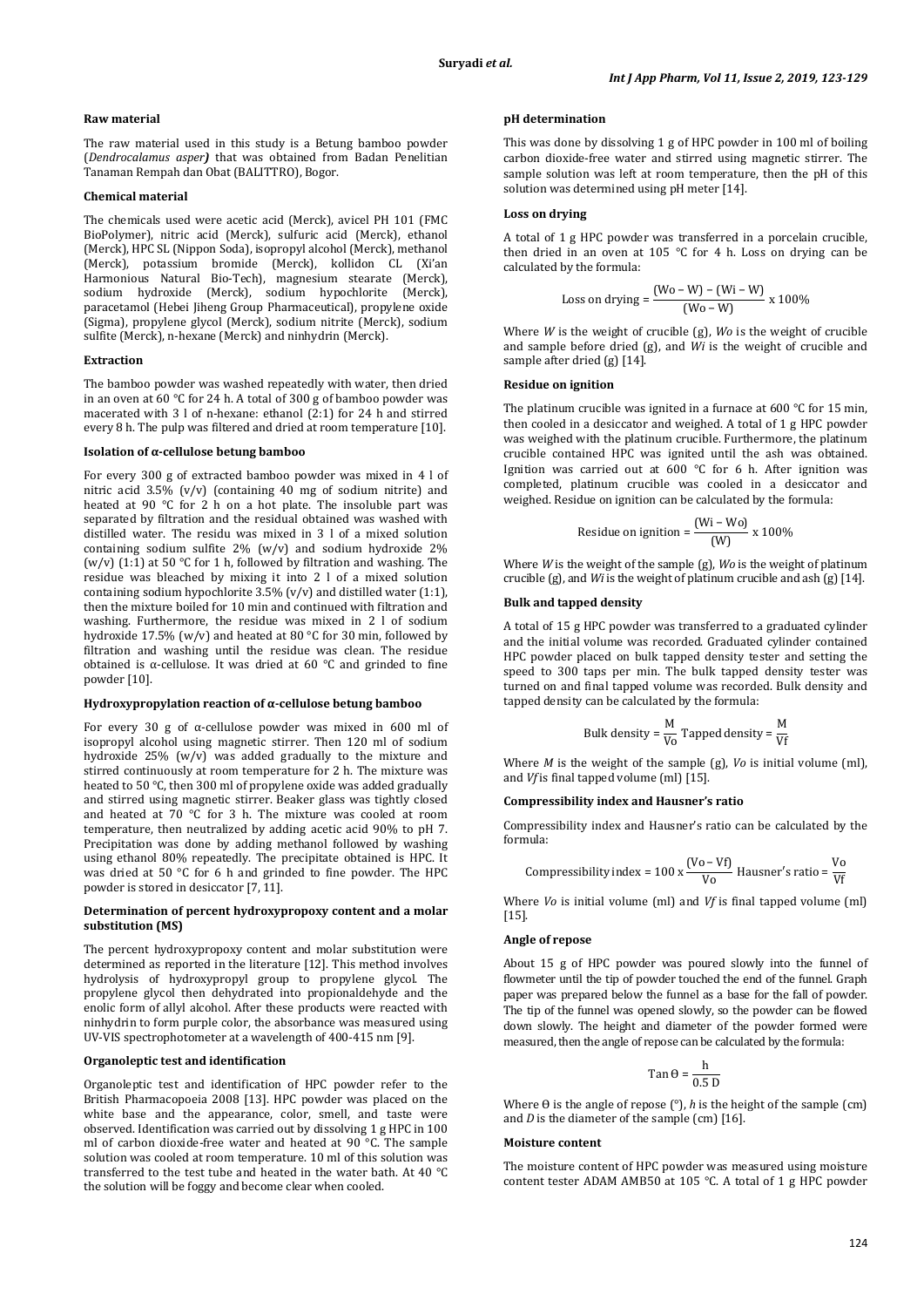was placed on the aluminum plate of moisture content tester. The device was turned on to measure the moisture content of HPC powder.

#### **Analysis of infrared spectrum**

Analysis of infrared spectrum was measured using FTIR spectrophotometer Shimadzu FTIR-8400S. About 100 mg of KBr powder was weighed as blank and used to make baseline. HPC powder was weighed about 2 mg, then added 98 mg of KBr powder and mixed homogeneously. The mixture was put in a disc-mold of FTIR spectrophotometer. Scanning process was performed from 4000 cm-1 to 400 cm-1 .

#### **Analysis of particle size**

HPC powder was weighed about 300 mg, then dispersed in 20 ml of distilled water. The particle size of HPC powder was measured using particle size analyzer CILAS 1190.

### **Analysis of x-ray diffraction**

About 2 g of HPC powder was grinded to fine form and placed on the glass using adhesive. HPC powder was characterized using x-ray diffractogram Panalitycal X'Pert Pro MPDb to obtained diffraction pattern. It was operated in reflection mode (40 kV, 30 mA) and used Cu-Kα radiation at 2θ = 10-90 °.

#### **Analysis of scanning electron microscope**

HPC powder was weighed about 50 mg and placed on stable metal palladium. Samples were cleaned with blower and coated with gold and palladium in the pressurized machine, Dionspater 1492 x 10-2 atm. Furthermore, samples were put into a special room and irradiated with electron beam powered 10 kV. This process causes the sample to emit secondary electrons that bounce can be detected by a detector scientor and amplified by an electrical circuit that produces an image on cathode ray tube (CRT). Image shooting is done after selecting a specific part of the sample and the desired magnification in order to obtain a good and clear image [17].

#### **Tablets formulation**

Tablets were made by direct compression method. All materials were weighed according to table 1 and sifted using 20 mesh sieve. All materials were mixed homogeneously, then put the mixture into tablet compression machine Erweka EP-1 and press with mediumcompression force. The tablet formed have a weight±400 mg with diameter±12 mm [18].

| <b>Materials</b>   | Formula A | <b>Formula B</b> | <b>Function</b> |
|--------------------|-----------|------------------|-----------------|
| Paracetamol (mg)   | 210       | 210              | Active compound |
| Kollidon CL (mg)   |           |                  | Disintegrant    |
| HPC SL(mg)         | 13        |                  | Binder          |
| HPC BB $(mg)$      |           | 13               | Binder          |
| Avicel PH 101 (mg) | 169       | 169              | Filler          |
| Mg stearate (mg)   |           |                  | Lubricant       |

#### **Weight uniformity test**

A total of 20 tablets were taken randomly from each formula, then weighed one by one and calculated the average weight. The weight of each tablet was compared with the average weight of 20 tablets, then the standard deviation was calculated.

#### **Diameter, thickness and hardness test**

A total of 20 tablets were taken randomly from each formula, then measured the diameter, thickness, and hardness of tablet using tablet hardness tester Erweka TBH 125.

### **Friability test**

A total of 20 tablets were weighed, then the friability of tablets measured using friability tester Erweka TA-R with 100 rotations.

#### **RESULTS**

### **Physicochemical properties of HPC**



**Fig. 1: HPC SL powder (a) and HPC BB powder (b)**

The tablets were removed from the device, then cleaned it's from the dust and weighed it's again. The percentage of tablets friability can be calculated by the formula [19]:

```
Friability of tablets = \frac{\text{initial weight} - \text{final weight}}{\text{initial weight}}\frac{1}{\text{initial weight}} x 100%
```
#### **Disintegration test**

Tablet disintegration test was measured using disintegration tester Electrolab ED-2 SAPO with medium 1 l of distilled water at 36–38 °C. A total of 6 tablets were taken randomly from each formula, then each tablet put into a basket. The baskets were set to move up and down constantly 30 times per min. The endpoint of the test is indicated when there is no residue remaining in baskets.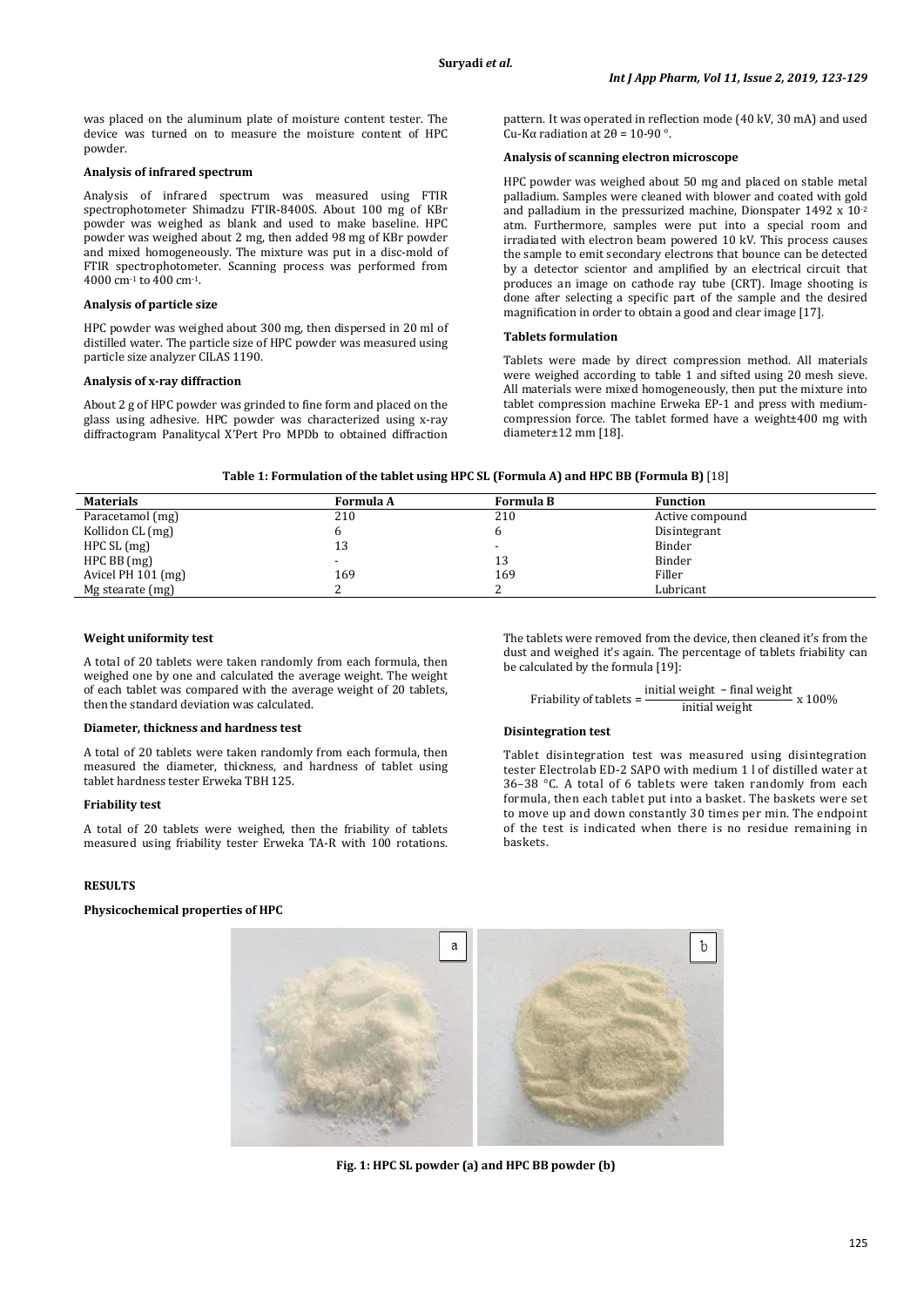The results of the physicochemical properties of HPC SL and HPC BB are shown in table 2. HPC BB obtained was a yellowish white powder, odorless and tasteless (fig. 1). The test results of residue on ignition, pH and hydroxypropoxy groups content indicate that HPC BB fulfills the requirements of The United States Pharmacopoeia 2014, which the residue on ignition is not more than 0.8%, pH on ranges from 5.0-8.0 and hydroxypropoxy groups content on ranges from 53.4-80.5% [14]. The hydroxypropoxy groups content were determined based on the spectrophotometric analysis which produces an equation  $y = 0.0066x + 0.1746$  with linear regression

coefficient  $r = 0.9997$ . The hydroxypropoxy groups content obtained can be used to calculate the molar substitution (MS) value. The calculation results show that HPC SL and HPC BB has MS value of 7.42 and 3.32, respectively.

#### **Powder properties of HPC**

The characteristics of HPC SL powder and HPC BB powder are shown in table 3. Overall, the test results show that the characteristics of HPC BB powder are not significantly different from HPC SL powder.

#### **Table 2: Physicochemical properties of HPC**

| <b>Parameters</b>                       | <b>HPC SL</b>    | <b>HPC BB</b>    |  |
|-----------------------------------------|------------------|------------------|--|
| Identification                          |                  |                  |  |
| pH                                      | 6.37             | 7.49             |  |
| Residu on ignition $(\%)^a$             | $0.35 \pm 0.01$  | $0.68 \pm 0.02$  |  |
| Assay of hydroxypropoxy groups $(\%)^a$ | $72.99 \pm 0.14$ | $54.75 \pm 0.15$ |  |
|                                         |                  |                  |  |

amean $\pm$ SD (Standard deviation), n = 3

#### **Table 3: Powder properties of HPC**

| <b>Parameters</b>           | <b>HPC SL</b>    | <b>HPC BB</b>    |
|-----------------------------|------------------|------------------|
| Bulk density (g/ml)         | $0.36 \pm 0.01$  | $0.57 \pm 0.01$  |
| Tapped density (g/ml)       | $0.46 \pm 0.00$  | $0.75 \pm 0.00$  |
| Flow properties:            |                  |                  |
| Angle of repose $(\degree)$ | $36.11 \pm 0.12$ | $35.66 \pm 0.19$ |
| Hausner's ratio             | $1.28 \pm 0.02$  | $1.31 \pm 0.01$  |
| Compressibility index (%)   | $22.13 \pm 1.40$ | $23.80 \pm 0.73$ |
| Loss on drying $(\%)$       | $1.20 \pm 0.04$  | $1.09 \pm 0.14$  |
| Moisture content (%)        | $3.64 \pm 0.39$  | $3.34 \pm 0.25$  |

mean±SD (Standard deviation), n = 3

### **Analysis of infrared spectrum**

The infrared spectrum of HPC SL and HPC BB are shown in fig. 2. Both spectra have relative similar shapes and show identical peaks.

#### **Analysis of particle size**

The test results of particle size of HPC BB show that 50% of particle population has a size smaller than 33.92 μm and 90% of particle population has a size smaller than 73.72 μm with an average of particle size 37.39 μm. Whereas in HPC SL, 50% of the particle population has a size smaller than 3.08 μm and 90% of the particle population has a size smaller than 27.72 μm with an average of particle size 1.37 μm.

#### **Analysis of crystal by x-ray diffraction**

Based on analysis of diffraction pattern (fig. 3), It shows that the sharp peak of HPC SL is at  $2\theta = 20.38$  with an intensity 2093, while HPC BB is at  $2\theta$  = 20.23 with an intensity 2099. However, the wide peak showed significantly different results. The wide peak of HPC BB is at  $2\theta = 35.12$  with intensity 560, while HPC SL is at  $2\theta$  = 36.89 with intensity 372. These results can be used to calculate the degree of crystallinity based on peak intensity method. The calculation results show that the degree of crystallinity of HPC SL and HPC BB are 82.23% and 73.32%, respectively [10].



**Fig. 2: Infrared spectrum of HPC SL (a) and HPC BB (b)**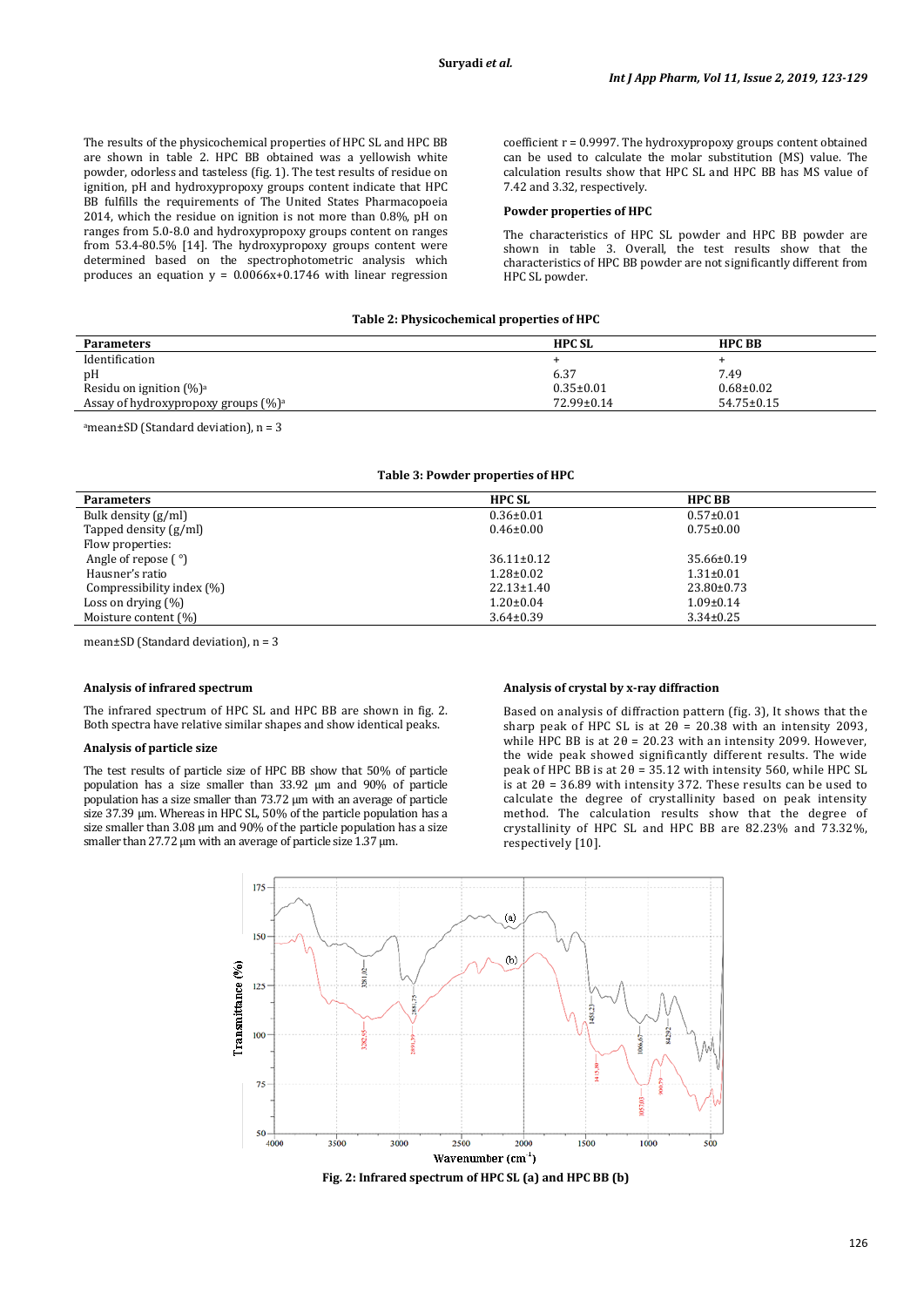

**Fig. 3: Diffraction pattern of HPC SL (a) dan HPC BB (b)**

# **Analysis of morphology by scanning electron microscope (SEM)**

The test results of the scanning electron microscope of HPC SL and HPC BB are shown in fig. 4. The results indicate the differences of surface morphological between HPC BB and HPC SL. HPC BB has a rougher surface than HPC SL.

# **Tablet characteristics**

The tablet characteristics of HPC SL and HPC BB are shown in table 4. Overall, tablet evaluation results show that the characteristics of tablets which used HPC BB as a binder are not significantly different than tablets used HPC SL as a binder.



**Fig. 4: Results of SEM analysis on HPC SL at M=1500x (a) and HPC BB at M=500x (b) and M=1500x (c)**

| Table 4: Characteristics of the tablet using HPC SL (formula A) and HPC BB (Formula B) |  |
|----------------------------------------------------------------------------------------|--|
|----------------------------------------------------------------------------------------|--|

| <b>Parameters</b>           | Formula A         | <b>Formula B</b> |
|-----------------------------|-------------------|------------------|
| Weight uniformity $(mg)^a$  | $398.55 \pm 9.59$ | 403.49±10.85     |
| Size uniformity             |                   |                  |
| Diameter $(mm)^a$           | $12.15 \pm 0.03$  | $12.16 \pm 0.03$ |
| Thickness $(mm)^a$          | $3.32 \pm 0.08$   | $3.11 \pm 0.04$  |
| Hardness (KPa) <sup>a</sup> | $3.37 \pm 0.79$   | $4.11 \pm 1.06$  |
| Friability (%)              | 3.37              | 2.04             |
| Disintegration time $(s)^b$ | $25.04 \pm 3.82$  | 24.88±3.58       |

 $a$ mean±SD (Standard deviation), n = 20,  $b$ mean±SD (Standard deviation), n = 6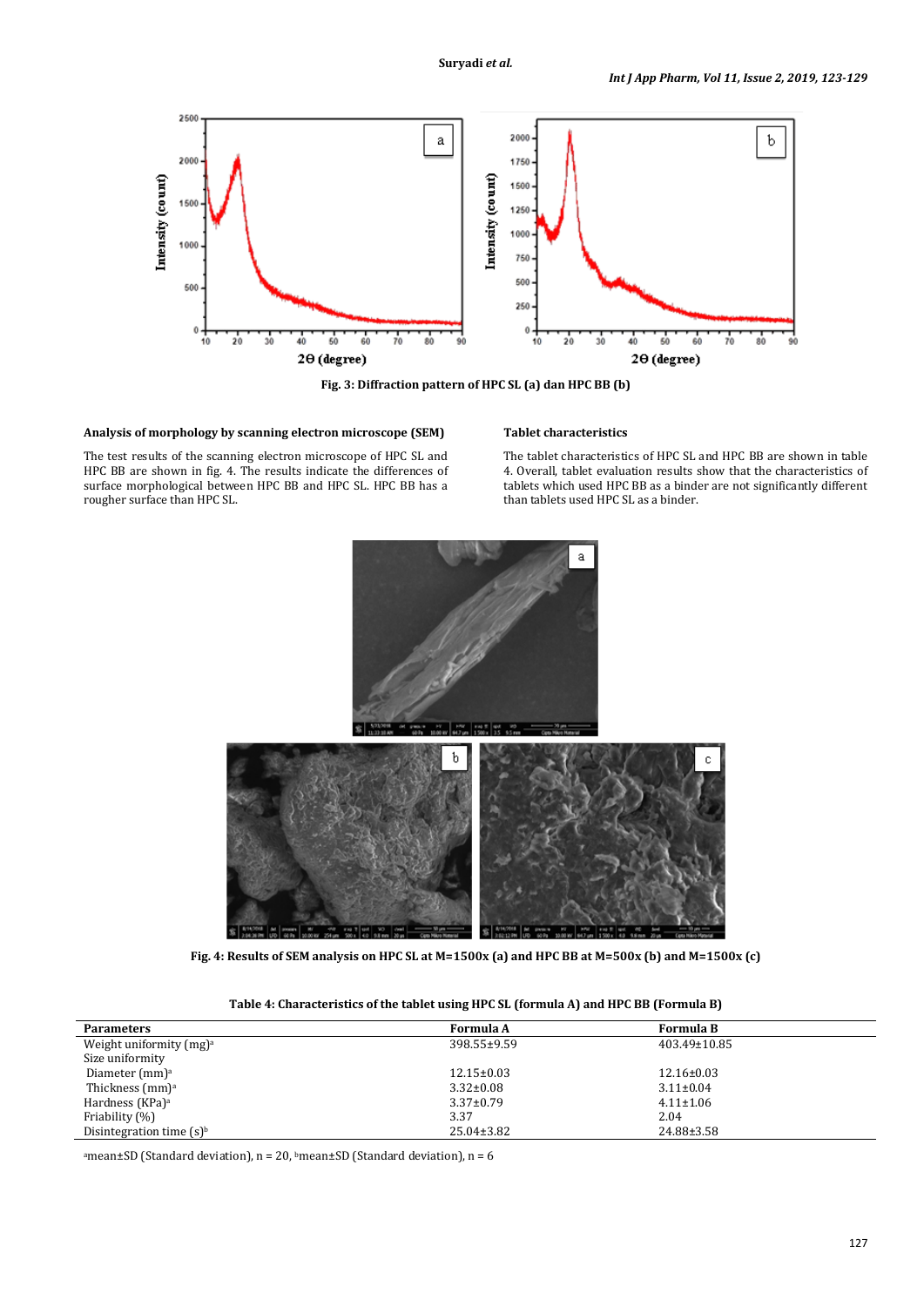HPC produced from hydroxypropylation of α-cellulose Betung Bamboo has a different color from HPC SL. It can be caused by several factors, including the concentration of sodium hydroxide used, the temperature of reaction, duration of reaction and washing process of the final product. The higher concentration of sodium hydroxide used, the temperature of reaction and duration of reaction will produce more yellowish HPC [11]. In contrast, more washing repetition to final product will reduce the yellowish effect caused by sodium hydroxide. The residu of ignition of HPC BB which close to the threshold of requirements indicates that it is necessary to review the washing process of the final product. This aims to obtain the best preparation method that produces high purity HPC [20]. Calculation of molar substitution shows that HPC SL has a higher molar substitution than HPC BB. Molar substitution value greatly affects solubility. HPC with molar substitution close to 4 will have better solubility in water [1].

The angle of repose, Hausner's ratio, and compressibility index are indirect methods to determine flow properties of powder [20]. Based on these parameters, it can be concluded that flow properties of HPC BB powder and HPC SL powder belong to the fair-passable category. This category is useful information in considering the use of HPC as an excipient in tablet formulation by direct compression method. Loss on drying and moisture content of HPC BB powder is not significantly different from HPC SL powder and fulfill the requirements of The United States Pharmacopoeia 2014 [14]. These results indicate that the duration and temperature of drying in the production of HPC BB was an optimal condition.

Based on data published by Sharma and Ohwoavworhua [9, 20], αcellulose which is the raw material for produces HPC has several typical absorption bands including the peak of O-H *stretching* around 3398 cm-1, the peak of *asymmetry bridge* C-O-C around 1060 cm-1and peak of β-glycosides bonding around 890 cm-1. Whereas the typical absorption bands of HPC is the peak of C-H *stretching* around 2900 cm-1which shows the *symmetric stretching* mode of hydroxypropyl groups [7]. The spectrum analysis shows that HPC BB has a typical absorption band of HPC at 2891 cm<sup>-1</sup>. This is evidence of the occurrence of hydroxypropylation reactions. In addition, the absorption band that can confirm the presence of hydroxypropoxy groups of HPC BB is the peak of-CH2 *scissoring* at 1415 cm-1 .

HPC BB has a larger particle size than HPC SL. Although the differences in particle size are both significant, HPC BB still fulfills the requirement of fine powder [1, 20]. A larger particle size of HPC BB is likely due to the simple method of powder drying and grinding. Therefore, it is necessary to review the best method of powder drying and grinding in order to obtain a particle size of HPC BB powder which closes to HPC SL powder.

Analysis of x-ray diffraction aims to determine the composition of crystalline and amorph form of HPC BB produced. The crystal form of HPC will produce sharp peaks while amorph form will produce wide peaks [10]. The results of diffraction pattern analysis show that the composition of the crystal form of HPC BB is not significantly different from HPC SL. However, the composition of amorph form shows that HPC BB is greater than HPC SL. The calculation results of the degree of crystallization by peak intensity method show that HPC BB is lower than HPC SL.

Analysis of scanning electron microscope aims to obtain surface morphology of HPC particles. The hydroxypropylation reaction in the production of HPC caused morphological changes in α-cellulose which initially smooth surface becomes slightly rough. This is due to the deposition of propylene oxide on the surface of α-cellulose [9]. In addition, the other factors that can be caused roughness on HPC surface are the presence of lignin in  $\alpha$ -cellulose Betung bamboo. This problem can be solved by optimizing the delignification process, such as increasing the duration of delignification or repeating the delignification process [10].

The characteristics of tablets obtained from formulation using HPC BB are not significantly different from formulation using HPC SL. All

evaluation parameters show similarities in characteristics of both tablet formulations. However, the requirement of fragility parameter is not fulfilled by both tablet formulations. A good tablet formulation must have a fragility value not more than 0.8% [13, 19]. This is probably due to the formulation used is a standard formulation and has not been optimized. In addition, it is important to review the best tablets manufacturing methods, whether it is better to use direct compression method or wet granulation method.

### **CONCLUSION**

HPC BB showed similar characteristics to reference on infrared spectrum, x-ray diffraction pattern, organoleptic test and powder properties. However, there were differences on pH, residue on ignition, hydroxypropoxy group's content, the average of particle size and surface morphological to reference. The tablet which used HPC BB as a binder showed similar characteristics on all evaluation parameters compared to reference tablet.

### **ACKNOWLEDGMENT**

The authors gratefully acknowledge to Directorate of Research and Community Service, Universitas Indonesia for financial support (Hibah PITTA) of this research.

### **AUTHORS CONTRIBUTIONS**

All authors have contributed equally

#### **CONFLICT OF INTERESTS**

Declared none

### **REFERENCES**

- 1. Rowe RC, Sheskey PJ, Quinn ME. editors. Handbook of Pharmaceutical Excipients 6th Ed. Grayslake and Washington DC: American Pharmacist Association and Pharmaceutical Press; 2009.
- 2. Santos EM. Final report on the safety assessment of hydroxyethyl cellulose, hydroxypropyl cellulose, methyl cellulose, hydroxypropyl methylcellulose, and cellulose gum. Int J Toxicol 1986;5:1-59.
- 3. Wustenberg T. Cellulose and cellulose derivatives in the food industry: Fundamentals dan Applications. Weinheim: Wiley- $VCH·2012$
- 4. Mosier N, Wyman C, Dale B, Elander R, Lee Y, Holtzapple M. Features of promising technologies for pretreatment of lignocellulosic biomass. Bioresour Technol 2005;96:673-86.
- 5. Chuayjuljit S, Su-Uthai S, Charuchinda S. Poly(vinyl chloride) film filled with microcrystalline cellulose prepared from cotton fabric waste: properties and biodegradability study. Waste Manage Res 2010;28:109-17.
- 6. Fengel D, Wegner G. Wood: Chemistry, Ultrastructure, Reaction. Berlin and New York: Walter de Gruyter; 1984.
- 7. Abdel Halim ES, Alanazi HH, Al-Deyab SS. Utilization of olive tree branch cellulose in the synthesis of hydroxypropyl carboxymethyl cellulose. Carbohydr Polym 2015;127:124-34.
- 8. Riviani E. Synthesis and characterization of hydroxypropyl cellulose (HPC) snake fruit (*Salacca edulis Reinw)* pondoh super kernel [Sintesis dan Karakterisasi hydroxypropyl cellulose (HPC) dari biji salak (*Salacca edulis Reinw)* Pondoh Super]. Thesis. Yogyakarta: Universitas Gadjah Mada; 2016.
- 9. Sharma R, Varshney VK, Chauhan GS. Hydroxypropylation of cellulose isolated from bamboo (Dendrocalamusstrictus) with respect to hydroxypropoxyl content and rheological behavior of the hydroxypropyl cellulose. J Appl Polym Sci 2009;113:2450-5.
- 10. Kharismi RRAY, Sutriyo, Suryadi H. Preparation and characterization of microcrystalline cellulose produce from betung bamboo (*Dendrocalamus asper*) through acid hydrolysis. J Young Pharm 2018;10:79-83.
- 11. Hutomo GS. Synthesis and characterization of cellulose derivate from *pod husk* kakao (*Theobrome cacao* L.)[Sintesis dan Karakterisasi Turunan Selulosa dari *Pod Husk* Kakao (*Theobrome cacao* L.)]. Dissertation. Yogyakarta: Universitas Gadjah Mada; 2012.
- 12. Johnson DP. Spectrophotometric determination of the hydroxypropyl group in starch ethers. J Anal Chem 1969;41:859.